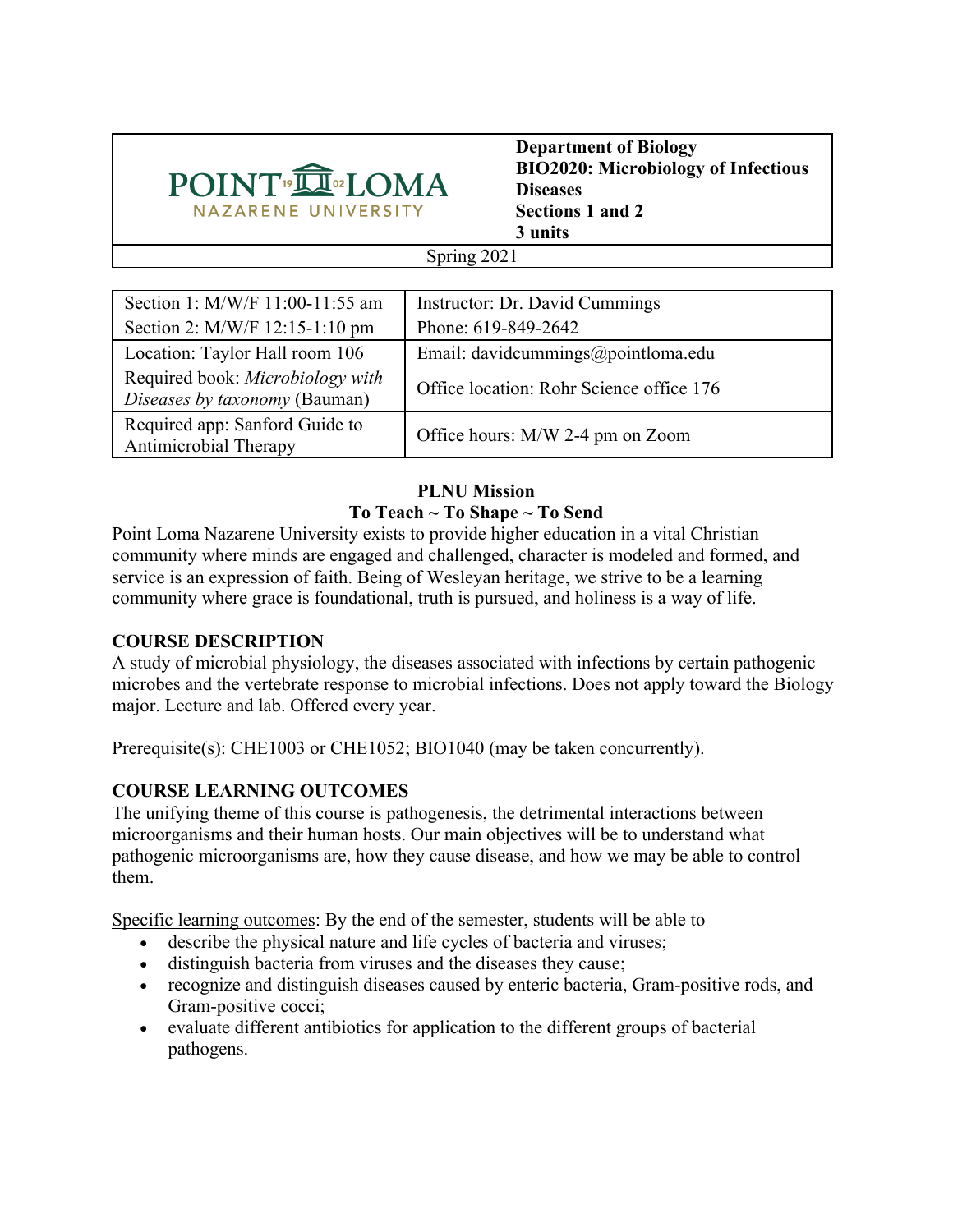# **REQUIRED TEXTBOOK AND APP**

- *Microbiology with Diseases by Taxonomy, 6th Edition.* Only the eText is required.
- *The Sanford Guide to Antimicrobial Therapy mobile app:* Available here, coupon code "PointLoma2021EDUclass"

# **CLASS SCHEDULE**

WK 1 | March 1-5 | The Chemistry of Microbiology (CH.2) and Cell Structures and Function (CH.3)

- Basic chemistry review
- Eukaryotic cells
- Homework 1 (due Friday March 5 before class)

WK 2 | March 8-12 | Cell Structures and Function (CH.3) and Pathogenic Gram-Positive Bacteria (CH.19)

- Prokaryotic cells
- Some Gram-positive pathogens
- Homework 2 (due Friday March 12 before class)

WK 3 | March 15-19 | Microbial Metabolism (CH.5) and Case Study 1

- Enzymes and energy
- Carbohydrate catabolism overview
- Homework 3 (due Friday March 19 before class)
- UTI Case study (definitions due Friday March 19 before class)

WK 4 | March 22-26 | Microbial Metabolism (CH.5) and Exam 1

- Cellular respiration
- Fermentation
- Exam 1 (Friday March 26)

WK 5 | March 29-April 2 | Microbial Nutrition and Growth (CH.6)

- Nutrition and growth
- Homework 4 (due Friday April 2 before class)

WK 6 | April 5-9 | Microbial Genetics (CH.7)

- Overview of replication, transcription, and translation
- Horizontal gene transfer
- Homework 5 (due Friday April 9 before class)

WK 7 | April 12-16 | Antimicrobial Drugs (CH.10) and Case Study 2

- Antibiotics
- Antibiotic resistance
- Homework 6 (due Friday April 16 before class)
- RTI Case study (definitions due Friday April 16 before class)

WK 8 | April 19-23 | Viruses (CH.13)

• Bacteriophage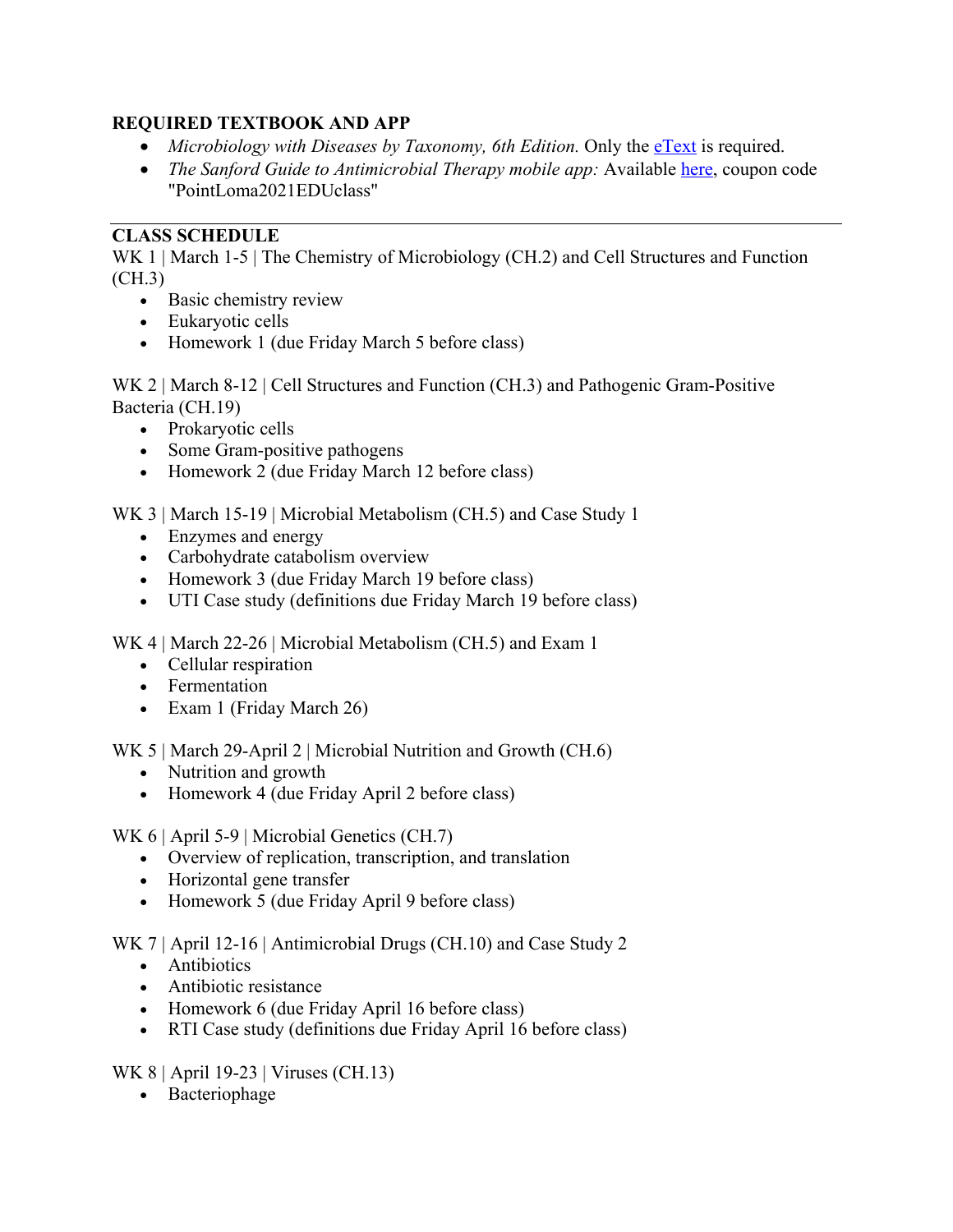- Human viruses
- Homework 7 (due Friday April 23 before class)

WK 9 | April 26-30 | Pathogenic RNA Viruses (CH.25) and Exam 2

- Influenza viruses
- Exam 2 (Friday April 30)

WK 10 | May 3-7 | Infection (CH.14)

- Virulence factors
- Modes of transmission
- Homework 8 (due Friday May 7 before class)

WK 11 | May 10-14 | Innate Immunity  $(CH.15)$ 

- Innate immunity
- Homework 9 (due Friday May 14 before class)

WK 12 | May 17-21 | Adaptive Immunity (CH.16), Immunization (CH.17), and Case Study 3

- Adaptive immune response
- Vaccines
- Homework 10 (due Friday May 21 before class)
- GITI Case study (definitions due Friday May 21 before class)

WK 13 | May 24-28 | Pathogenic Gram-Negative Bacilli (CH.20) and Exam 3

- Specific Gram-negative bacilli
- Exam 3 (Friday May 28)

WK 14 | May 31-June 4 | Review for Final Exam

WK 15 | June 7-11 | Final Exam Week

- Final Exam on Friday June 11 at 10:30 am 1 pm (section 1)
- Final Exam on Monday June 7 at  $10:30$  am  $-1$  pm (section 2)

# **COURSE CREDIT HOUR INFORMATION**

In the interest of providing sufficient time to accomplish the stated Course Learning Outcomes, this class meets the PLNU credit hour policy for a 3-unit class delivered over 15 weeks. It is anticipated that students will spend a minimum of 37.5 participation hours per credit hour on their coursework. For this course, students will spend an estimated 126 total hours meeting the course learning outcomes. The weekly time estimations are provided in the Canvas modules.

## **ASSESSMENT AND GRADING**

A total of 665 points are possible in the lecture portion of BIO2020. Another 150 points are possible in the lab (see separate syllabus).

*Exams* **(500 points)** –There will be four multiple-choice exams, including the final, in this course, each worth 125 points. Exam questions will be focused on material from lecture (as opposed to lab). Exams 2 and 3 will be semi-cumulative, with approximately 20% of the points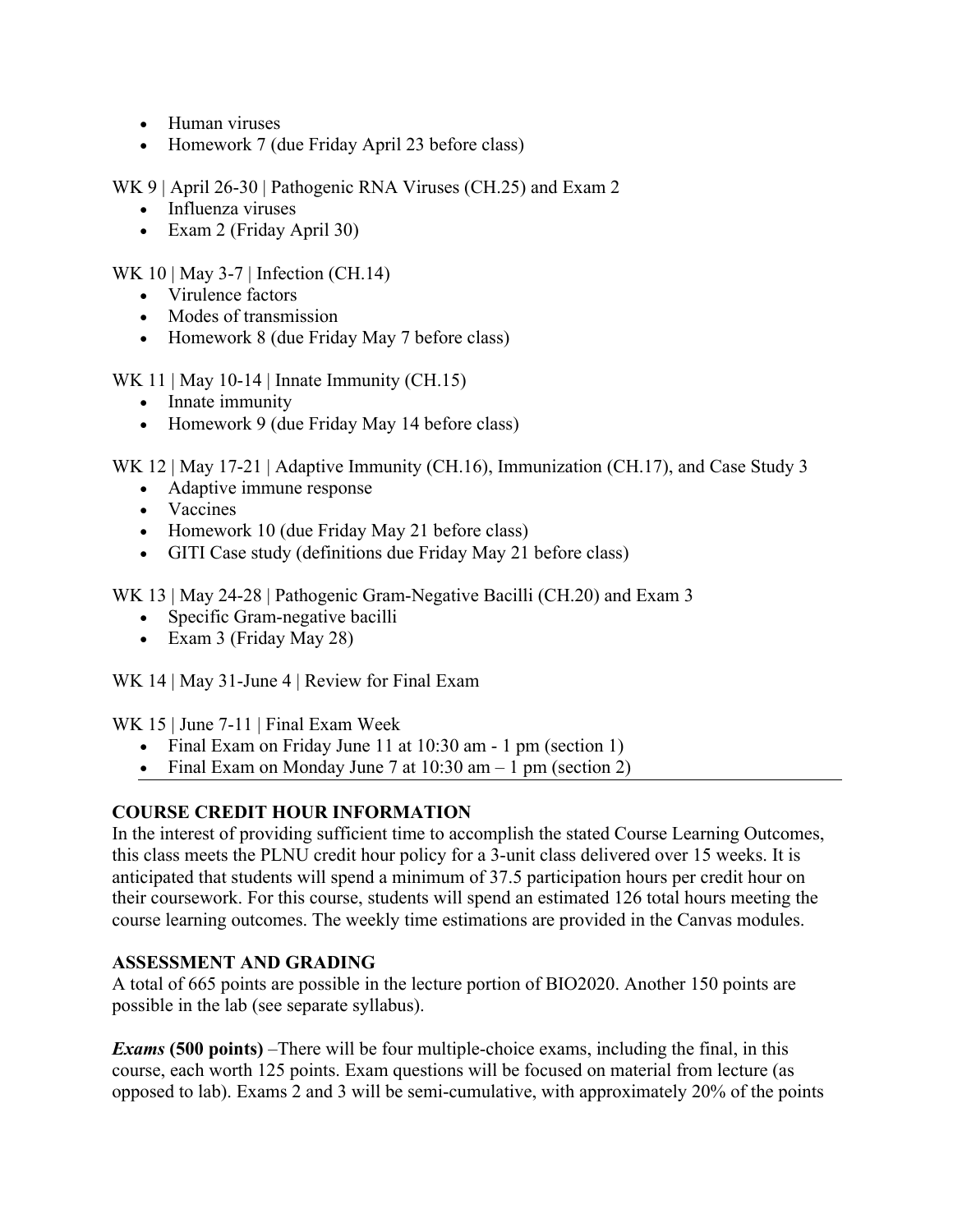coming from questions associated with the previous chapters (*i.e.*, those on which you have already been tested). The final exam will be 100% cumulative, covering the entire semester. If you have a legitimate conflict with an exam date/time, you must inform the instructor prior to the week of the exam to arrange for a makeup exam. Students are responsible for all lecture material AND everything on the reading guides, whether or not it is covered in class. Exams will be administered either in person or online through Honorlock.

*Homework* **(100 points)** – Homework assignments (10 points each) will be due on Fridays before class begins. Due dates can be found in the course schedule below. We will discuss the homework problems together on Zoom on Fridays.

*Case studies* **(30 points) –** Learning infectious disease principles in context can be a powerful way to ensure retention of the material. At three strategic points in the semester, students will be assigned a case study describing a real infection. Definitions will be assigned and should be typed up and submitted online by the due date (4 points). All of class time (Zoom) on the due date will be dedicated to completion of a group worksheet (6 points), and two or three questions from the case studies will be found on the exams.

*Attendance and participation* **(35 points) –** While San Diego County remains in the purple tier, all students will meet synchronously on Zoom Mondays, Wednesdays, and Fridays. Once we are moved to the red tier, we will meet live in person every Monday (Group A) or Wednesday (Group B), and on Zoom on Fridays (Groups A and B together). Attendance will be taken and 1 point awarded per period for attendance *and participation*. Note the complete attendance policy below. In addition, there are two activities in Canvas under the Module "Getting Started" that are worth another 5 pts.

#### **Point breakdown**

| Exams                        |
|------------------------------|
| Homework                     |
| Case studies                 |
| Attendance and participation |
| <b>TOTAL</b>                 |

 $500$  points 100 points 30 points 35 points 665 possible points

#### **Grade scale based on percentages**

A  $92-100\%$ A- 90-91% B+ 88-89% B 82-87% B- 80-81% C+ 78-79%  $C$  72-77% C- 70-71% D+ 68-69%  $D = 62-67%$ D-  $60-61\%$  $F = 0.59\%$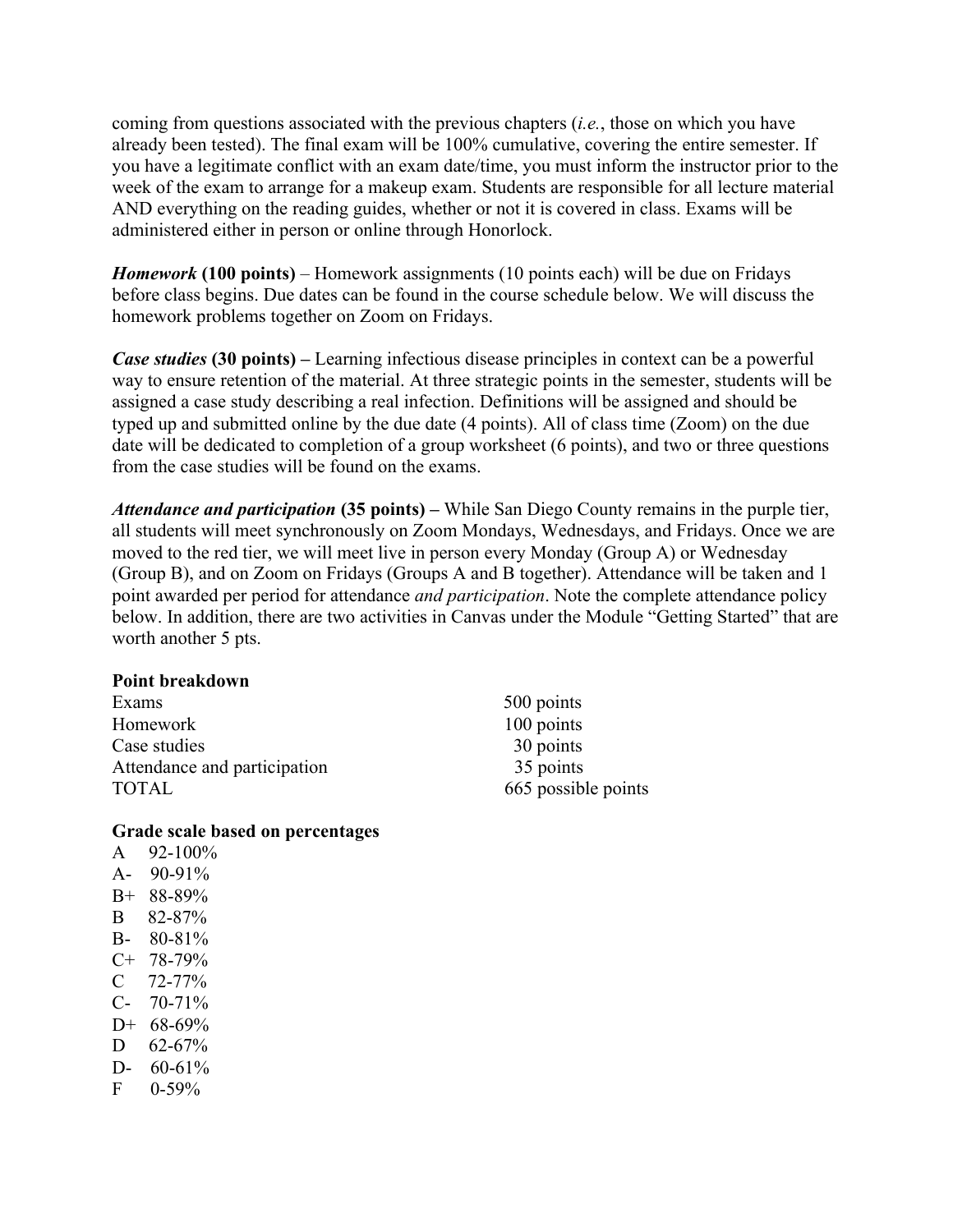\*NOTE: Final percentages will be rounded to the nearest whole number and the letter grade assigned will be non-negotiable.

### **STATE AUTHORIZATION**

State authorization is a formal determination by a state that Point Loma Nazarene University is approved to conduct activities regulated by that state. In certain states outside California, Point Loma Nazarene University is not authorized to enroll online (distance education) students. If a student moves to another state after admission to the program and/or enrollment in an online course, continuation within the program and/or course will depend on whether Point Loma Nazarene University is authorized to offer distance education courses in that state. It is the student's responsibility to notify the institution of any change in his or her physical location. Refer to the map on **State Authorization** to view which states allow online (distance education) outside of California.

# **INCOMPLETES AND LATE ASSIGNMENTS**

All assignments are to be submitted/turned in by their listed due date and time—including assignments posted in Canvas. Incompletes will only be assigned in extremely unusual circumstances.

# **PLNU COPYRIGHT POLICY**

Point Loma Nazarene University, as a non-profit educational institution, is entitled by law to use materials protected by the US Copyright Act for classroom education. Any use of those materials outside the class may violate the law.

## **PLNU ACADEMIC HONESTY POLICY**

Students should demonstrate academic honesty by doing original work and by giving appropriate credit to the ideas of others. Academic dishonesty is the act of presenting information, ideas, and/or concepts as one's own when in reality they are the results of another person's creativity and effort. A faculty member who believes a situation involving academic dishonesty has been detected may assign a failing grade for that assignment or examination, or, depending on the seriousness of the offense, for the course. Faculty should follow and students may appeal using the procedure in the university Catalog. See Academic Policies for definitions of kinds of academic dishonesty and for further policy information.

## **PLNU ACADEMIC ACCOMMODATIONS POLICY**

While all students are expected to meet the minimum standards for completion of this course as established by the instructor, students with disabilities may require academic adjustments, modifications or auxiliary aids/services. At Point Loma Nazarene University (PLNU), these students are requested to register with the Disability Resource Center (DRC), located in the Bond Academic Center (DRC@pointloma.edu or 619-849-2486). The DRC's policies and procedures for assisting such students in the development of an appropriate academic adjustment plan (AP) allows PLNU to comply with Section 504 of the Rehabilitation Act and the Americans with Disabilities Act. Section 504 prohibits discrimination against students with special needs and guarantees all qualified students equal access to and benefits of PLNU programs and activities. After the student files the required documentation, the DRC, in conjunction with the student, will develop an AP to meet that student's specific learning needs. The DRC will